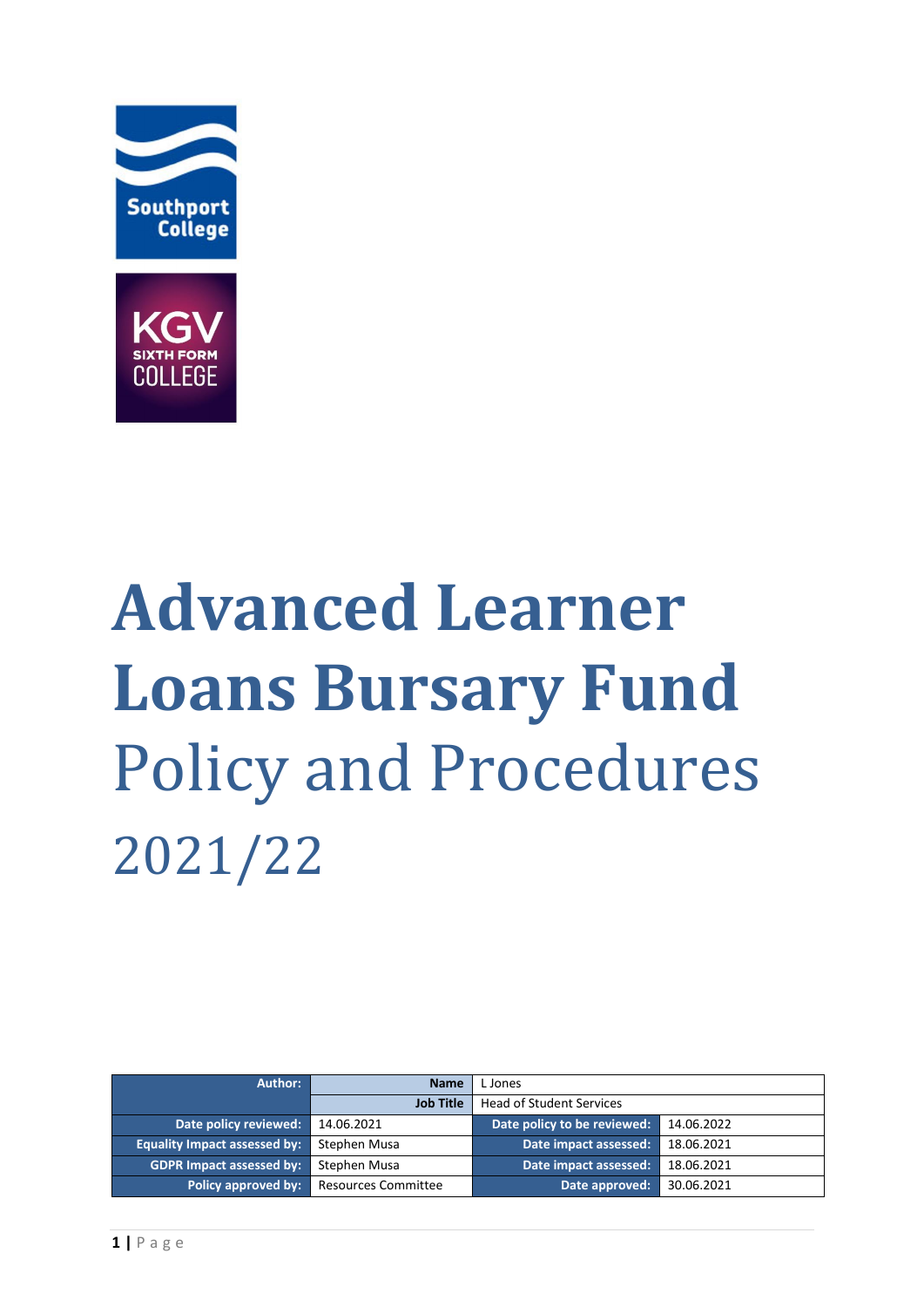## **Contents**

| 1.  |     |  |  |  |
|-----|-----|--|--|--|
| 2.  |     |  |  |  |
| 3.  |     |  |  |  |
|     | 3.1 |  |  |  |
|     | 3.2 |  |  |  |
|     | 3.3 |  |  |  |
| 4.  |     |  |  |  |
|     | 4.1 |  |  |  |
|     | 4.2 |  |  |  |
|     | 4.3 |  |  |  |
|     | 4.4 |  |  |  |
| 5.  |     |  |  |  |
| 6.  |     |  |  |  |
| 7.  |     |  |  |  |
| 8.  |     |  |  |  |
| 9.  |     |  |  |  |
| 10. |     |  |  |  |
| 11. |     |  |  |  |
| 12. |     |  |  |  |
| 13. |     |  |  |  |
| 14. |     |  |  |  |
| 15. |     |  |  |  |

## <span id="page-1-0"></span>1. Policy Statement

The College is committed to distributing Advanced Learner Loans Bursary Fund in a fair and consistent way. Funding is provided to help vulnerable learners who are funded through a loan such as those with Learning Difficulties or Disabilities, parents who need help with childcare and exmilitary personnel.

## <span id="page-1-1"></span>2. Advanced Learner Loans Bursary Fund (ALL Bursary)

The ALL Bursary is to support those students who are on an Education and Skills Funding Agency (ESFA) approved course at level 3 or 4, who are in receipt of a loan and who are aged 19 and over when their course starts.

The fund covers two areas;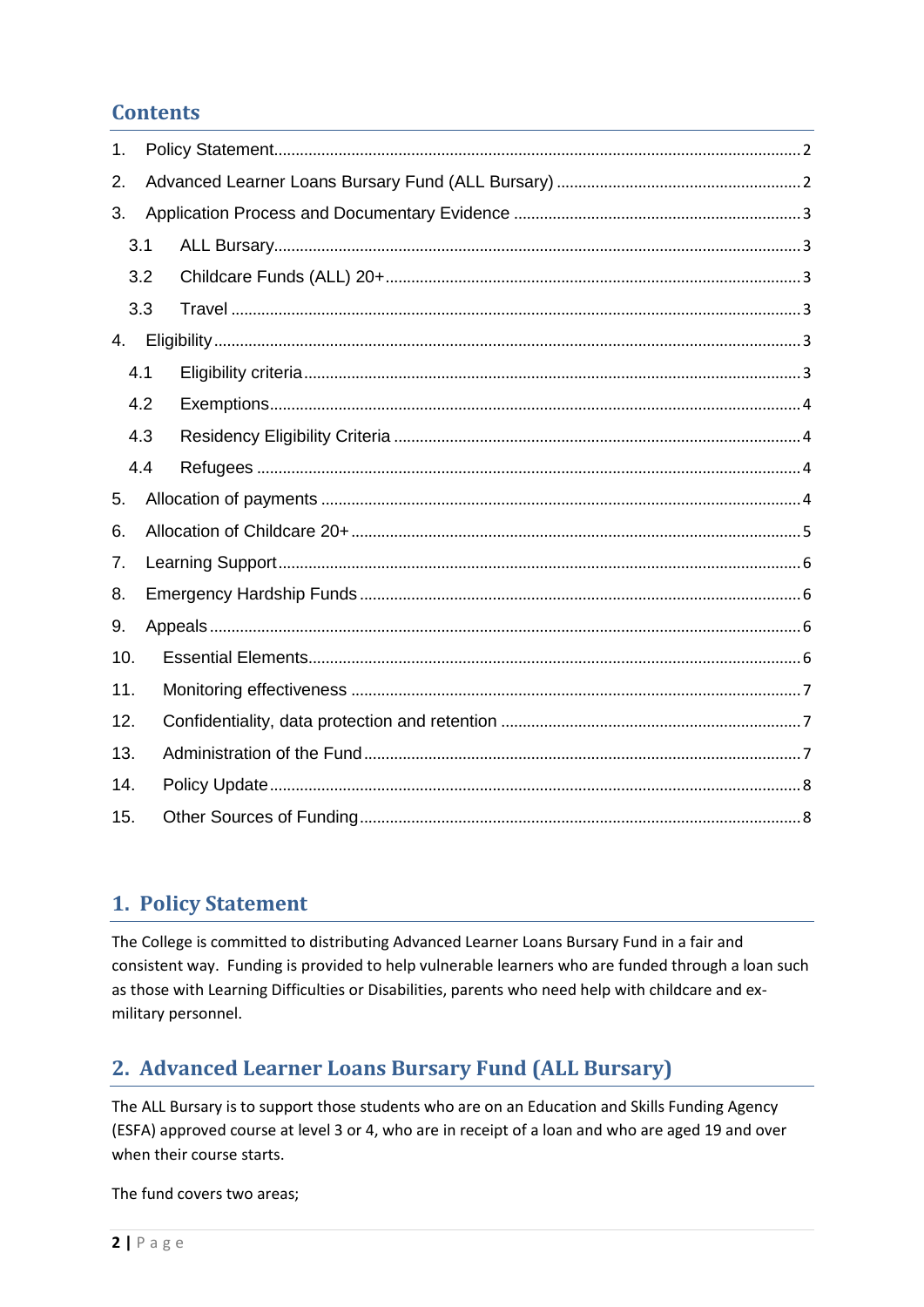- Financial hardship, including childcare
- Learning support for students with learning Difficulties / disabilities

## <span id="page-2-0"></span>**3. Application Process and Documentary Evidence**

#### <span id="page-2-1"></span>**3.1 ALL Bursary**

The application process for funds will be open from  $w/c$  5<sup>th</sup> July 2021 and until such time as funds be used up. All applications will be considered based on the funding available.

#### Pay My Student

For ALL funding, including applications for travel passes, students must complete an application using the on line student support bursary service, Pay My Student. Documentary evidence is required to make an assessment of income and / or identification of being in a priority group (as laid down in the ESFA guidance). This could be pay slips, P60, proof of earning for self-employment, bank statements, Tax Credit Award Notice, Universal Credit monthly statement, proof of benefits (letters from DWP / Job Centre) this list not exhaustive.

The 'application date' will be the date the completed form is received along with all relevant documentation.

Students will also need to provide evidence to support their request e.g. College order form for kit/equipment/uniform, signed book list from tutors, compulsory trips, receipts for individual items etc.

## <span id="page-2-2"></span>**3.2 Childcare Funds (ALL) 20+**

Students can register their interest in applying for funding once they have made an application to study to the College. Funds are allocated on a strict first come first served basis. Students are asked to provide the same financial information as for the ALL Bursary but also have to provide information that the provider is Ofsted-registered (Early Years Register for children aged 0-5, Compulsory Childcare Register for 5-8 and Voluntary Childcare Register for over 8's).

#### <span id="page-2-3"></span>**3.3 Travel**

Full time students who are aged 19+ and live more than 1 miles away from College can apply for a travel pass by following the Pay My Student system. For more information please see Travel Passes and Funds Policy and Procedures.

Students who do not wish to apply for a travel pass can apply for help towards travel costs e.g. petrol, 15p per mile per timetabled day. This cost will be capped at the cost of the cheapest ticket / pass available on public transport. Applications follow the normal ALL Bursary Fund process.

## <span id="page-2-4"></span>**4. Eligibility**

## <span id="page-2-5"></span>**4.1 Eligibility criteria**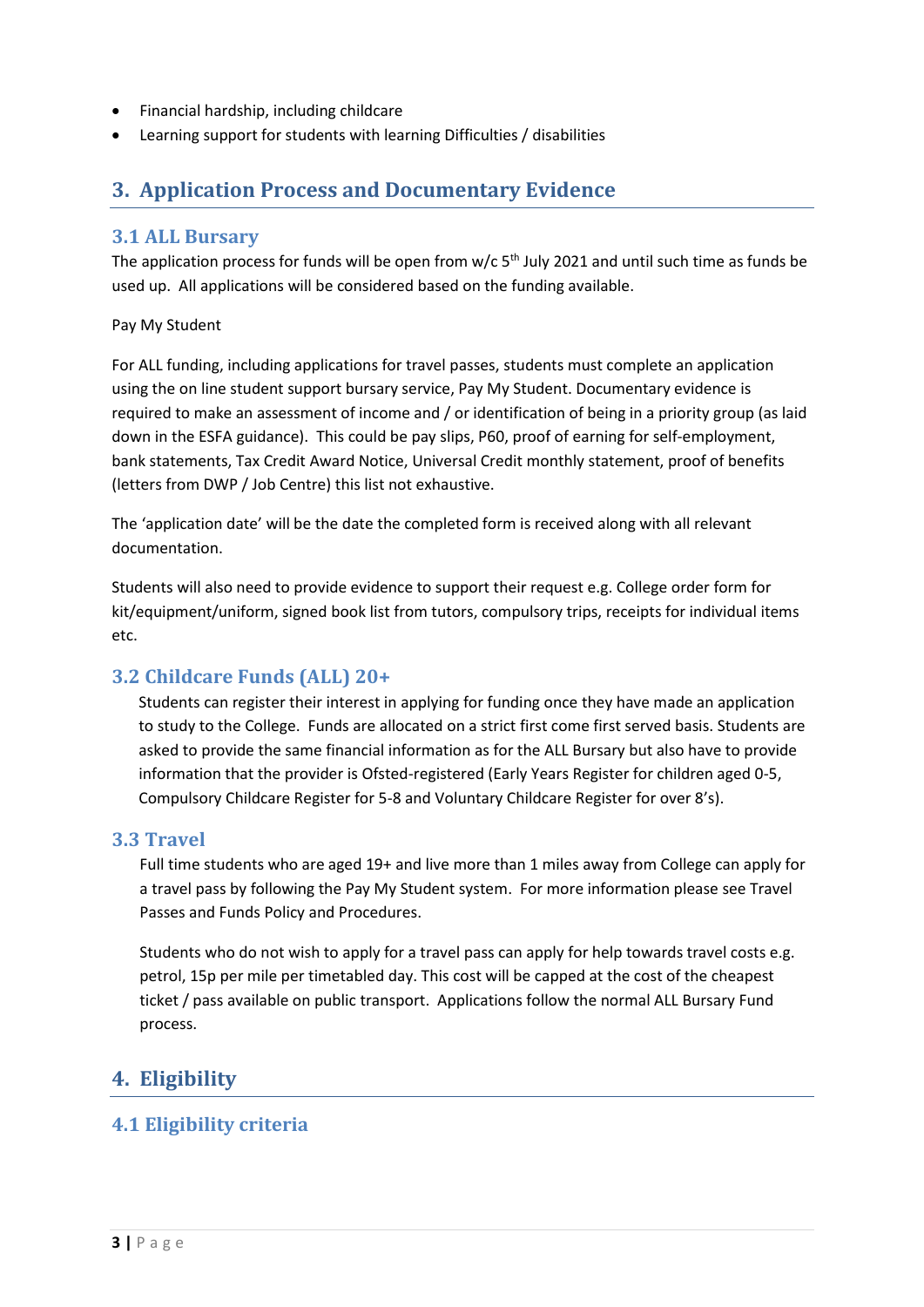Funding will focus on those individuals who are financially disadvantaged and who are in need of support in areas such as childcare, transport, books and equipment.

Eligibility is assessed in a few possible ways; if a student is in receipt of a means tested benefit then proof of this benefit is sufficient evidence for eligibility, or if they have a household income of less than £35,000 per annum again this would be sufficient.

Students would need to provide their most recent payslips, P60, most recent Tax Credit Award Notice, Universal Credit etc.

Disability Living Allowance (or Personal Independence Allowance), Incapacity Benefit, Employment Support Allowance and Child Benefit are not taken into account as an income.

#### <span id="page-3-0"></span>**4.2 Exemptions**

Students in the following categories are not eligible for the ALL Bursary:

- Learners in prison or a young offender institution or who have been released on temporary licence (ROTL), for example on day release
- Learners on Higher Education courses, waged Apprenticeships or provision with learning aims that are identified as wholly funded from other sources are not eligible for Discretionary Learner Support.

#### <span id="page-3-1"></span>**4.3 Residency Eligibility Criteria**

The residency eligibility criteria are aligned to the residency criteria from the ESFA which can be found on their web page.

#### <span id="page-3-2"></span>**4.4 Refugees**

Refugees are not required to meet the three year residency rule if their refugee status was confirmed in the three years prior to starting the course.

## <span id="page-3-3"></span>**5. Allocation of payments**

All full and part time ALL students aged 19+ can apply for a maximum of £750 per person per year. Need is assessed by the Advice & Guidance Officer. Evidence could be College order forms for kits, signed book lists from course tutors, information provided from Student Records re exam and registration fees (this list is not exhaustive). Students must supply receipts for anything purchased.

Students cannot apply for funding towards the following:

- Replacement passes for mislaid/lost passes
- Leisure classes
- Full or part time tuition fees where a learner does not fit into the fee remission category
- Students cannot double claim funding
- Parking

In the first instances funds for kits, uniforms and trips will be transferred directly to the relevant department. Other allocations will be made via Bank Automated Credit System (BACS), and in exceptional circumstances a cash payment maybe made.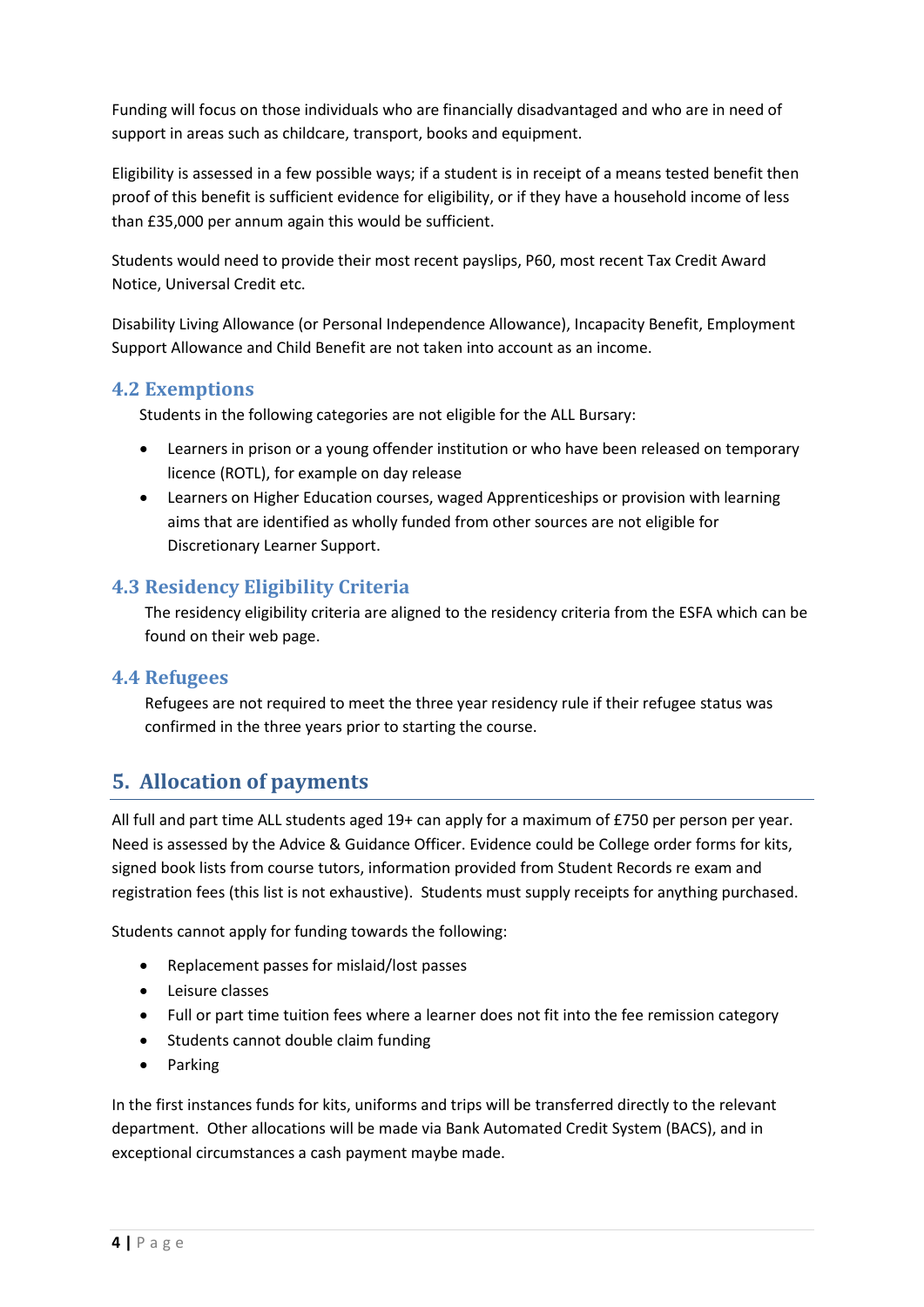Where an attendance issue arises for a full time student (e.g. attendance falls below 90%) the MSR Academic Procedures may be invoked. This will happen only if the issues of attendance have not managed to be addressed informally with the Progress or Pastoral Tutor, student and Head of Student Services. For a part time student where they do not fall under the Academic Procedures of MSR, a meeting will be set up with the Curriculum Leader, student and Head of Student Services to look at what the issues are how to resolve them. If this fails significantly for either a full or part time student then funding may be withdrawn. When funds are used to buy equipment for individuals, the equipment will remain the property of the College, this should be returned to the College when practical, taking into consideration such factors as hygiene, health and safety, and wear and tear.

## <span id="page-4-0"></span>**6. Allocation of Childcare 20+**

Students can register their interest for funding from the point of an application being made for a course. Funds are allocated on a strict first come first serviced basis.

Applicants should note that the following government funded support is in place:

- A. 2-year-olds can get free childcare if you live in England and get one of the following benefits:
	- Income Support
	- income-based Jobseeker's Allowance (JSA)
	- income-related Employment and Support Allowance (ESA)
	- Universal Credit, and your household income is £15,400 a year or less after tax, not including benefit payments
	- tax credits, and your household income is £16,190 a year or less before tax
	- the guaranteed element of Pension Credit
	- the Working Tax Credit 4-week run on (the payment you get when you stop qualifying for Working Tax Credit)
- B. 2-year-olds can also get free childcare if they:
	- are looked after by a local authority
	- have a statement of special [education](https://www.gov.uk/children-with-special-educational-needs) needs (SEN) or an education, health and care (EHC) plan
	- get Disability Living [Allowance](https://www.gov.uk/disability-living-allowance-children)
	- have left care under an adoption order, special guardianship order or a child arrangements order
- C. 3 to 4-year-olds can also access 570 free hours per year, which is approximately 15 hours per week for 38 weeks.

The above funding must be accessed before any application for College Childcare Support is agreed. Funding will be allocated at the full costs needed but reviewed every 6 weeks and only rolled on if attendance and progress on their chosen course is satisfactory. The Student Advisor will monitor this and alert the Head of Student Services of any concerns.

Funding for childcare is allocated based on the maximum number of days a student is timetabled to attend the College site (September-May, inclusive of College holidays and bank holidays.

Contributions to the cost of deposits, booking or reservation fees will not be considered.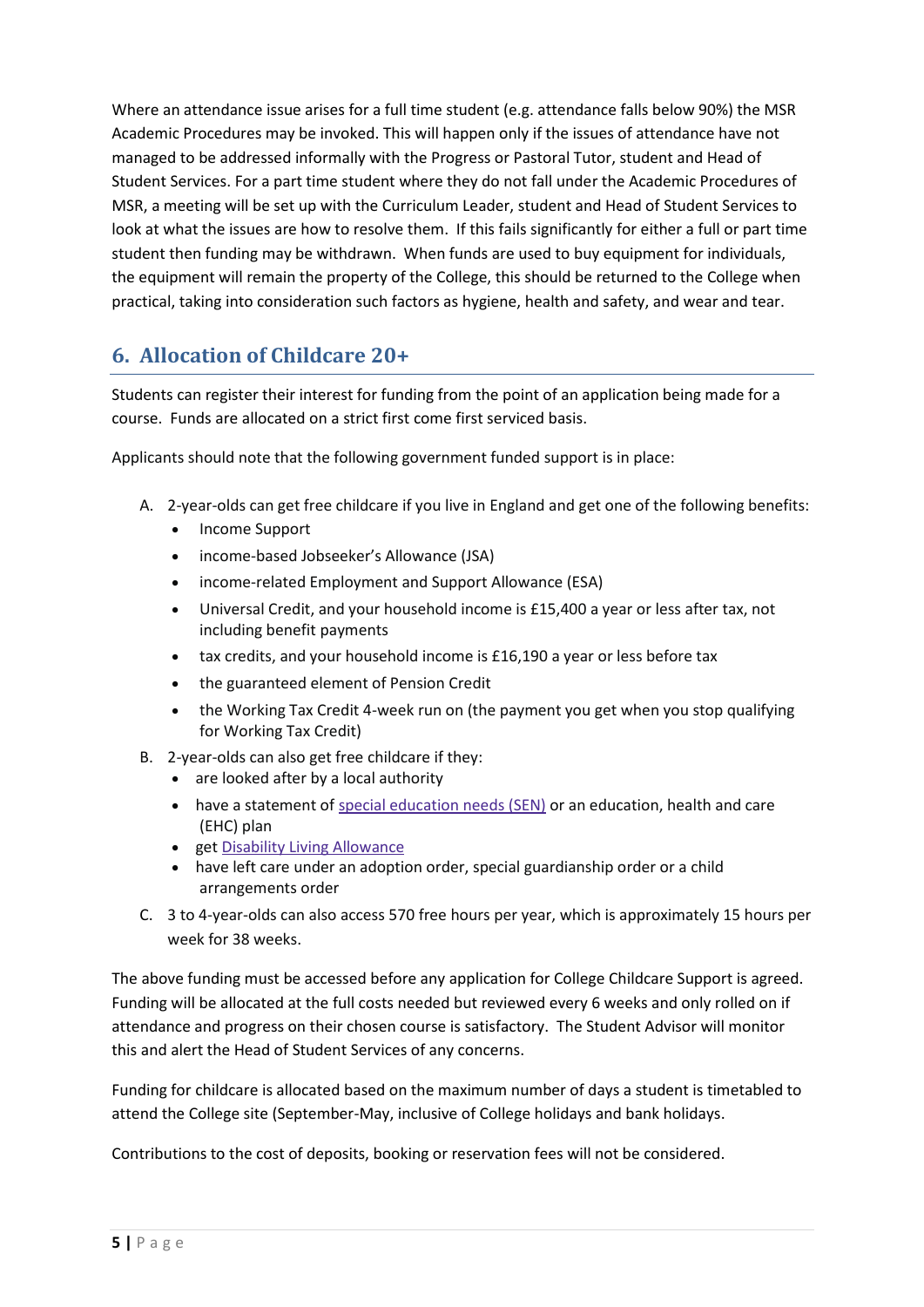# <span id="page-5-0"></span>**7. Learning Support**

For learners with a Learning Difficulty or Disability who require support to enable them to access their course and interview will be held with a member of the Learning Support team. Students will be asked to provide evidence of their disability i.e. EHCP.

The Learning Support Manager will make recommendations for reasonable adjustments that could be made to support the learner; this could include, but is not limited to;

- Learning Support Assistant in class
- Care support
- Adaptations to the course or how it is delivered
- Communicator

## <span id="page-5-1"></span>**8. Emergency Hardship Funds**

<span id="page-5-2"></span>Hardship funds are one off payments for students who are facing extreme crisis e.g. Homelessness, sudden change in domestic circumstances and need for food, travel, clothing (this list is not exhaustive). These funds should be primarily allocated by the Head of Central Services so that any other necessary support is accessed/ arranged. In the absence of the Head of Student Services a member of the welfare or safeguarding team can allocate funding. Any student receiving support from this fund must also be immediately referred to the welfare and safeguarding team to ensure all of their needs are being addressed.

## **9. Appeals**

Any student, who is dissatisfied with the decision made regarding the allocation of funds, may appeal in writing to the Head of Student Services within 15 term time days of receipt of letter.

The Appeals Panel will be made of a member of the Senior Leadership Team and 2 managers.

The Head of Student Services or Student Funding Administrator will present the information to the panel.

The student will be informed of the decision of the Panel within 10 term time days of receipt of the letter of appeal.

## <span id="page-5-3"></span>**10. Essential Elements**

This policy and procedures will operate transparent, consistent systems, with clear criteria for eligibility, allowing funds to be targeted to those students in financial hardship within the ESFA guidelines. This is ensured by:

- Procedures / guidelines for staff, updated annually
- Staff training and development meetings

A variety of methods will be used to publicise the availability of funds, including the application procedure and appeals procedure. This includes: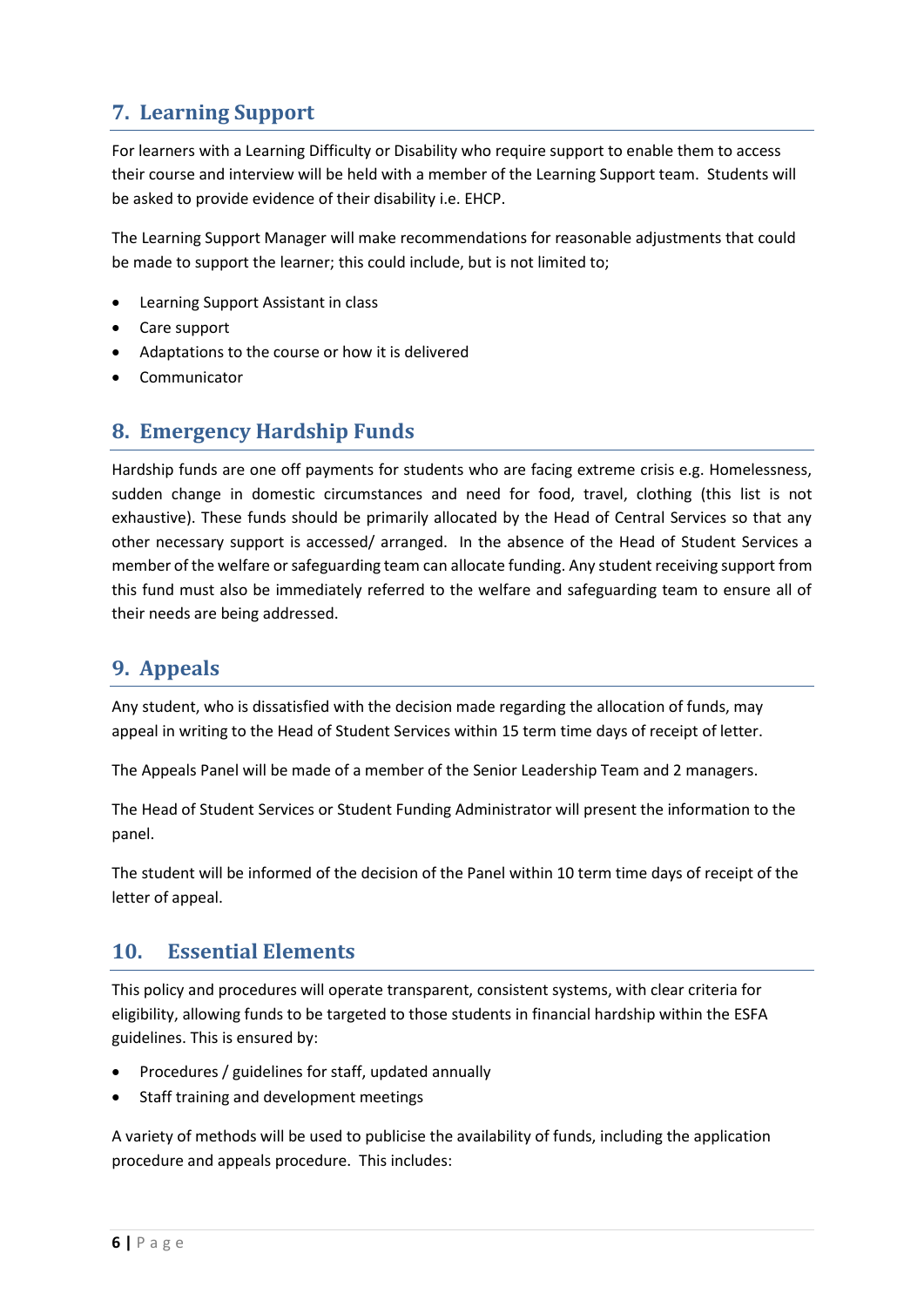- Financial information booklet updated annually, available on line and within the Student Information Centre
- Admissions / offer letters
- Information from admissions tutors at interview
- Information at the point of enrolment
- Information at Induction Fair
- Posters, multi media screen and Moodle
- College web page

To ensure all information is correct the Student Information Team staff will link with tutors to:

- Check attendance
- Poor attendance by students without a valid reason can result in funding / support being withdrawn / reduced

## <span id="page-6-0"></span>**11. Monitoring effectiveness**

Monthly updates will be provided to the Senior Leadership Team. An annual report to SLT, Corporation and Equality and Diversity Committee will report on funds spent and identify links between financial support and retention and achievement.

## <span id="page-6-1"></span>**12. Confidentiality, data protection and retention**

All personal and sensitive information will be managed in accordance with the Data Protection Act 1998 and the Common Law Duty of Confidentiality.

The Data Protection Act and General Data Protection Regulations (GDPR) are not only restrictions on disclosure of information about the College, they are bound by a common law duty of confidentiality. This duty prevents the College from releasing information about students or other stakeholders, without their consent. This duty applies to manual records as well as information held on computers.

Information which must be treated as confidential includes the names and addresses of students and any other information about them which is not publicly known, i.e. "personal data". Accordingly, to ensure that the College does not breach its duty, no information, even if it only exists in printed form, should be disclosed unless all the relevant procedures have been followed.

All documents are held for the assessment of eligibility to the fund and audit purposes only. All information will be stored securely and treated sensitively. All documents will be kept by the College for 6 years.

## <span id="page-6-2"></span>**13.Administration of the Fund**

There can be no virement between 16-18, ALL Bursary funds and dLSF.

Administration of the fund is capped at 5% of the value of the spend of the 21/22 allocation.